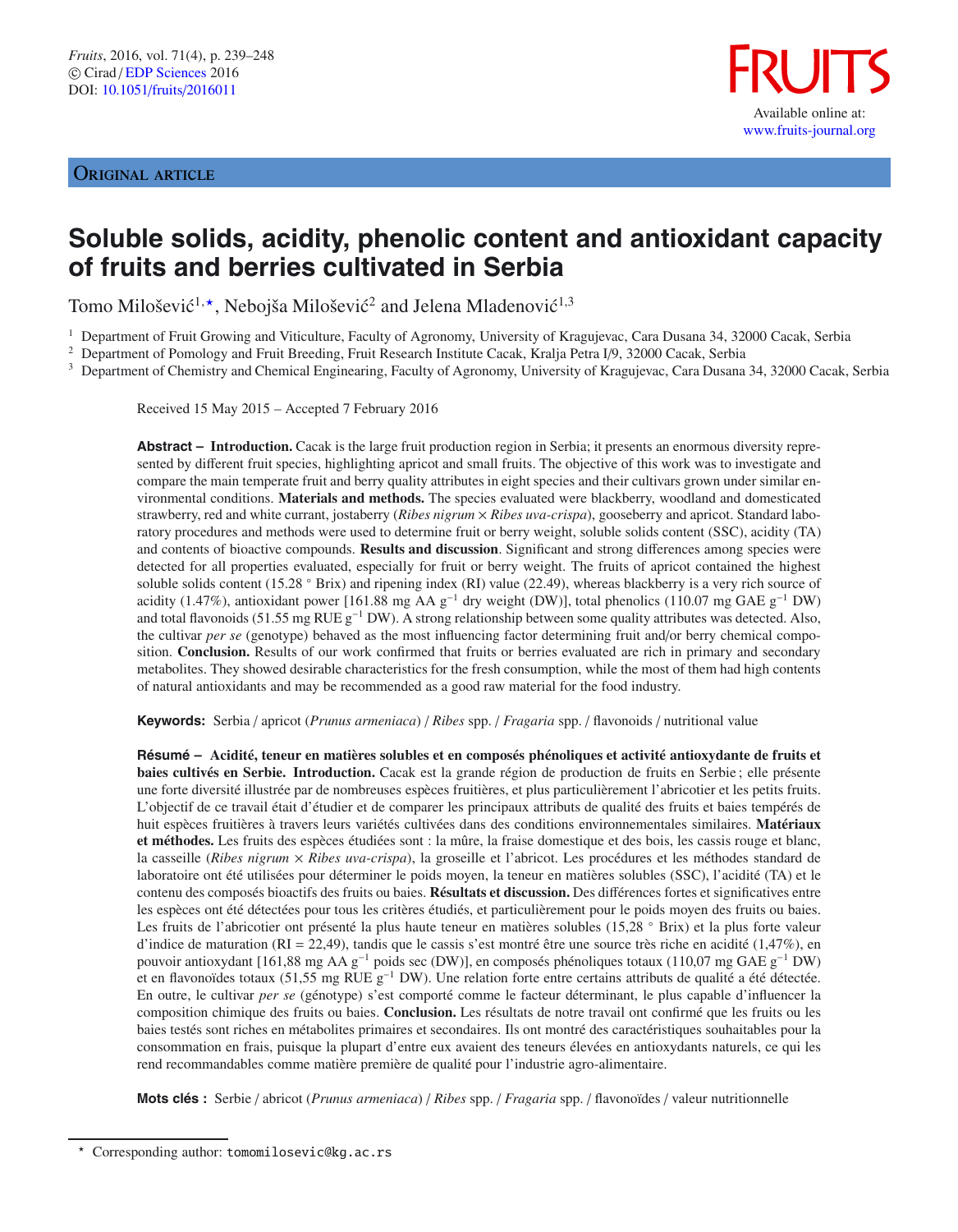# **1 Introduction**

Fruit quality is a combination of physical and chemical characteristics accompanied with sensory properties (appearance, texture, taste, and aroma), nutritional values, chemical compounds, mechanical and functional properties [\[1\]](#page-8-0). As known, the traditional quality properties in fruits and/or berries are dry matter, sugars, dietary fiber, organic acids and pigments, whereas soluble solids content (consisting mostly of mono- and disaccharides), titratable acidity and juice pH (representative of total acids), contribute to sweetness and acidity of fruits and/or berries and their products [\[2](#page-8-1)]. Also, three fundamental components of fruit or berry sensory properties are flavour, sweetness (correlated with soluble solids content), and acidity, whereas firmness contributing to fruit texture and imparting mechanical resistance under transport and handling manipulations is also in demand as it relates to good quality of fresh fruit [\[3](#page-8-2)]. Among fruit physical properties, fruit or berry weight, also called "fruit or berry size", is a major quantitative inherited factor determining yield, fruit quality and consumer acceptability [\[4](#page-8-3)], and has a direct effect on the marketability and acceptance of fruits and berries in both fresh market and processing [\[5\]](#page-8-4).

As known, fruit and vegetables are very reach sources of phytochemicals, phyto-nutrients, bioactive compounds and other substances with high antioxidant power [\[6,](#page-8-5) [7](#page-8-6)]. On this line, the consumption of fruits and vegetables plays an important role in the maintenance of health and in disease prevention, such as inflammation, cardiovascular disease, cancer, aging-related disorders, cataract, immune dysfunction, neurodegenerative diseases, etc. [\[8](#page-8-7), [9](#page-8-8)]. The importance of antioxidant compounds is highlighted by the fact that artificial supplementation of some of these agents might even have harmful effects on the redox homeostasis of the human body [\[10,](#page-8-9) [11](#page-8-10)]. The three most important groups of dietary phenolics are flavonoids, phenolic acids, and polyphenols, flavonoids being the largest group of plant phenols. Phenolic compounds are common in fruit and vegetables, high in antioxidant activity and thought to contribute to the protective effects reported [\[12\]](#page-8-11). In addition, phenols contribute substantially to the antioxidant status of many fruit species having potential health benefits [\[13](#page-8-12)].

Berries of small fruit species such as blackberries, strawberries, currants, gooseberries, jostaberries, raspberries etc. constitute a good source of natural antioxidant chemicals, and have long been recognized to be especially high in many compounds that have high antioxidant activity and potential to benefit human health  $[2, 6, 13]$  $[2, 6, 13]$  $[2, 6, 13]$  $[2, 6, 13]$  $[2, 6, 13]$ . Recently, it has been shown that apricot (*P. armeniaca* L.) fruit provides protection against radiation and have cardio-protective activity that are associated with its antioxidant phenolic contents [\[9\]](#page-8-8). Besides polyphenolics, apricot is also a rich source of carotenoids and vitamin C [\[14](#page-8-13)]. However, there may be considerable variation in chemical composition, *i.e.* bioactive compounds among and within different fruit and berry species. While some species are similar in composition, others differ markedly  $[3, 12, 15, 16]$  $[3, 12, 15, 16]$  $[3, 12, 15, 16]$  $[3, 12, 15, 16]$  $[3, 12, 15, 16]$  $[3, 12, 15, 16]$  $[3, 12, 15, 16]$  $[3, 12, 15, 16]$ . Moreover, the chemical composition of fruits and/or berries can be influenced by various factors such as species and genotypic differences, rootstocks, preharvest climatic conditions and cultural practices, location on the tree canopy or bush, maturity and harvesting methods, and postharvest handling procedures [\[2,](#page-8-1) [14,](#page-8-13) [17](#page-8-16)[–19\]](#page-8-17). From this point, quantification of antioxidant capacity can be achieved in multiple ways and is often confusing to the general public when it comes to determining individual needs and consumption [\[6\]](#page-8-5).

From above purposes, the aim of this study was to evaluate and compare fruit and/or berry size and basic nutritive value and bioactive compounds content of chosen species and cultivars of blackberry, strawberry [domesticated and woodland], red currant, jostaberry, gooseberry berries and apricot fruit grown under similar environmental conditions. The constituents analyzed were soluble solids content, titratable acidity, soluble solids content/acidity ratio, total phenolics and total flavonoids contents, and total antioxidant capacity.

# **2 Material and methods**

#### **2.1 Study area and plant material**

Fruit and berry species involved in this study belong to *Grossulariaceae* (berries), *Prunus* (apricot) or *Rosaceae* (blackberry and strawberry) family. They were grown by authors in their private plantations located in Prislonica village (latitude 43◦53' N, longitude 20◦21' E, altitude 300−340 m a.s.l.) near Cacak city, Serbia. The plantations were established and managed according to standard cultivation protocols (pruning, fertilization, chemical pest and disease protection, weed control) for intensive production, except irrigation.

The climate in this region is maritime temperate, with moderate to strong winters and hot and semi to dry summers, characterized by the average annual temperature of 11.3 ◦C and total annual rainfall of 690.2 mm (long-term average). The average air temperature during vegetative cycle was 17.0 ◦C. Basically, climatic conditions in 2009, 2010 and 2011 were in accordance with long-term average values with small deviation.

The fruits and berries compared in this work were harvested in summer of each two (domesticated and woodland strawberry, white and red currants, jostaberry and gooseberry) or three (blackberry and apricot) year (*table [I](#page-2-0)*) at fully ripening stage on the basis of their skin ground colour, *i.e.* fully coloured, which were suitable for both fresh consumption and industrial use [\[13,](#page-8-12) [14\]](#page-8-13). Immediately after picking, all samples were transferred to the laboratory at Faculty of Agronomy, Cacak where they were kept frozen at −18 ◦C up to one month until analysis. Prior to the analysis, fruits and berries were defrosted at room temperature. The numbers of cultivars within each species ranged from one (white currant, jostaberry, gooseberry, woodland strawberry) to seven in blackberry.

#### **2.2 Juice extraction and sample preparation**

Samples of 40 fruits and/or berries (without stones and seeds) per selected cultivar were gathered, and then divided into 3 subsamples of 5 ripe fruits or berries each. They were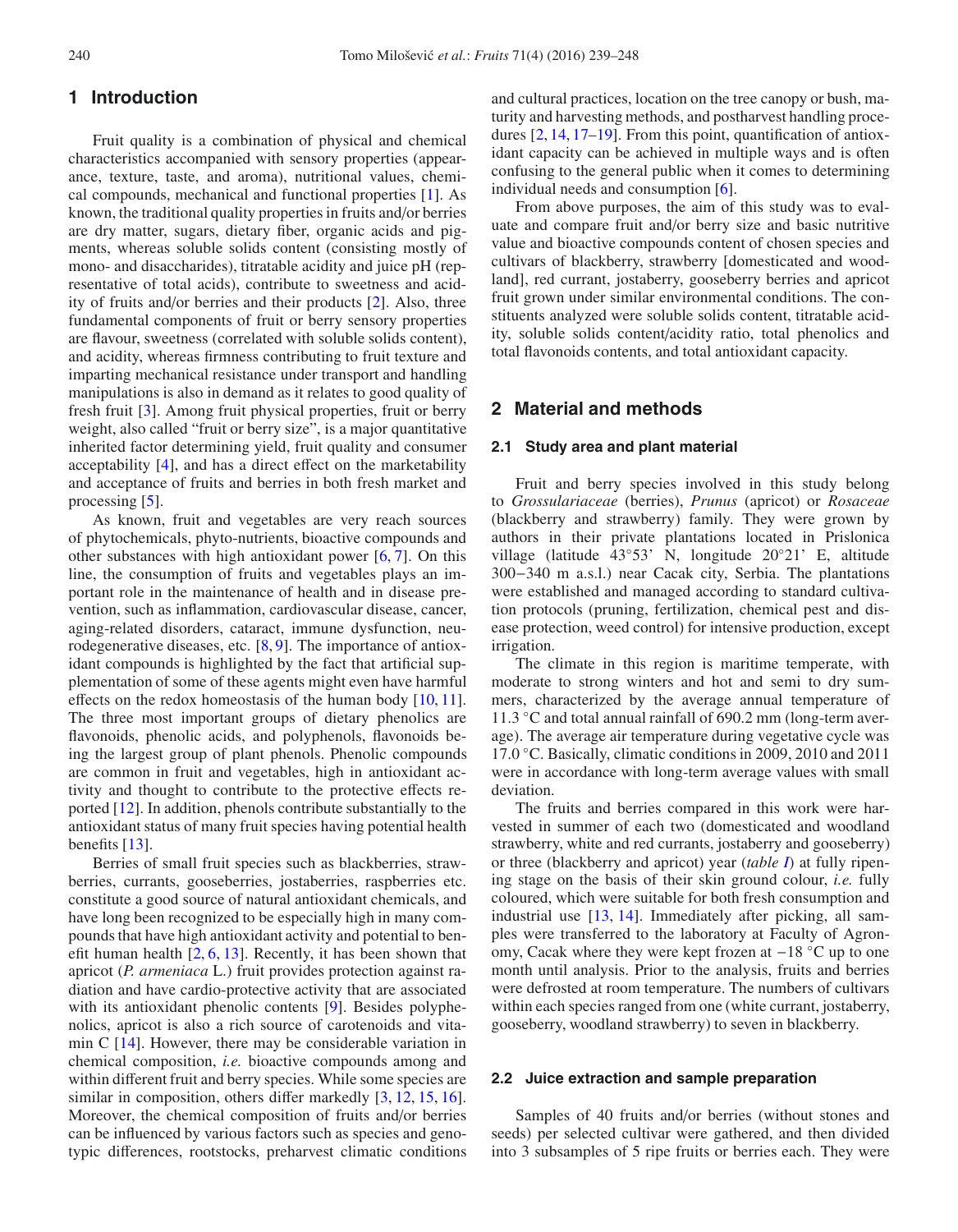| Family/Crop     | Botanical name                                          | Traditional and improved<br>cultivars/genotypes | Harvest year  |
|-----------------|---------------------------------------------------------|-------------------------------------------------|---------------|
| Rosaceae        |                                                         |                                                 |               |
| Blackberry      | Rubus fruticosus L.                                     | Dirksen Thornless.                              | $2009 - 2011$ |
|                 |                                                         | Thornfree, Čačanska Bestrna,                    |               |
|                 |                                                         | Black Satin, Loch Ness,                         |               |
|                 |                                                         | Chester Thornless, Navaho                       |               |
| Strawberry      | <i>Fragaria × ananasa Duch.</i>                         | Cortina, Selene, Senga                          | $2010 - 2011$ |
|                 |                                                         | Sengana, Marmolada                              |               |
|                 | Fragaria vesca L.                                       | FA 255/2011 <sup>§</sup>                        | $2010 - 2011$ |
| Apricot         | Prunus armeniaca L.<br>Harcot, Aleksandar, Biljana,     |                                                 | $2009 - 2011$ |
|                 |                                                         | Vera, Roxana, Hungarian Best                    |               |
| Grossulariaceae |                                                         |                                                 |               |
| Red currant     | Ribes rubrum L.                                         | Tatran, Perla, Slovakia                         | $2010 - 2011$ |
| White currant   | Ribes album L.                                          | Primus                                          | $2010 - 2011$ |
| Jostaberry      | <i>Ribes</i> $\times$ <i>nidigrolaria</i> R. & A. Bauer | Jostaberry                                      | $2010 - 2011$ |
| Gooseberry      | Ribes uva-crispa L.                                     | May Duke                                        | $2010 - 2011$ |

<span id="page-2-0"></span>**Table I.** Family/crop, botanical name, cultivar/genotype and harvesting year of the seven temperate fruit and berry species included in the study.

§ Improved Serbian selection of woodland strawberry (*Fragaria vesca* L.).

squeezed using a commercial blender. The extracted juices (3 subsamples per cultivar) were later sieved and centrifuged at 15,000 rpm for 20 min (Sigma 3−18 K, Osterode and Harz, Germany).

For determinations of total phenolic content (TPC), total flavonoid content (TFC) and total antioxidant capacity (TAC), fruit and berry extracts were prepared according to AOAC protocols. Briefly, these compounds were extracted from homogenized fruit or berry sample (10 g) using methanol/water (70/30) solvent. Extraction process was carried out using ultrasonic bath Brason B-220 (Smith-Kline Co., Coraopolis, USA) at the room temperature for 1 h. After filtration, 5 mL of liquid extract was used for extraction yield determination. Solvent was removed under vacuum by rotary evaporator Devarot (Elektromedicina, Ljubljana, Slovenia), and was dried at 60 ◦C to the constant mass. Dry extracts were stored in the glass bottles at 4 ◦C to prevent oxidative damage until analysis.

## **2.3 Measurement of fruit weight and determination of soluble solid content and titratable acidity**

After harvest, fresh fruits and/or berries (25 per each cultivar per species in four replicates, total 100) were measured for fruit weight. The weight of each individual fruit or berry was recorded with a calibrated electronic balance FCB 6K 0.02B (Kern and Sohn, GmbH, Balingen, Germany), and expressed in fresh weight (g FW).

Soluble solid contents (SSC) were assessed from extracted juice by triplicate with a hand refractometer Milwaukee MR 200 (ATC, Rocky Mount, USA) at 20  $°C$ , and expressed as ◦Brix. Titratable acidity (TA) was also determined by triplicate using a titration device Metrohm 719S (Titrino, Herisau, Switzerland) with 0.1 N NaOH up to pH 8.1, and results expressed as % malic acid. Once the SSC and TA were assessed, the SSC:TA ratio or ripening index (RI) of the evaluated genotypes was determined. All results were shown as mean values ± standard error (SE) for two or three years (*table [I](#page-2-0)*).

#### **2.4 Determination of phenolics**

The TPC, TFC and TAC of fruits or berries of each species and their cultivars were determined spectrophotometrically using UV-Vis spectrophotometer MA 9523-SPEKOL 211 (Iskra, Horjul, Slovenia) with identical methods. All three values are presented as means of triplicate analyses for each cultivar  $\pm$  SE.

The TPC were estimated according to the Folin-Ciocalteu method [\[20](#page-8-18)]. Fruit or berry extracts were diluted to the concentration of 1 mg mL−1, and aliquots of 0.5 mL were mixed with 2.5 mL of Folin-Ciocalteu reagent (previously diluted 10 fold with distilled water) and 2 mL of NaHCO<sub>3</sub>  $(7.5\%)$ . After 15 min of staying at the 45 ◦C the absorbance was measured at 765 nm on spectrophotometer versus blank sample. The TPC was expressed in gallic acid equivalent (GAE) per dry weight [mg GAE  $g^{-1}$  DW].

The TFC was determined according to method described by Brighente *et al*. [\[21\]](#page-8-19). Briefly, 0.5 mL of 2% aluminium chloride  $(AlCl<sub>3</sub>)$  in methanol was mixed with the same volume of methanol solution of fruit and berry extracts. After 1 h of staying at room temperature (20 ◦C), the absorbance of the samples was measured at 415 nm on a spectrophotometer versus blank sample. The TFC was expressed as rutin equivalent (RUE) per dry weight (mg RUE  $g^{-1}$  DW).

The TAC of the methanol extracts were evaluated by the phosphomolybdenum method [\[22\]](#page-8-20). The assay is based on the reduction of  $Mo$  (VI) – Mo (V) by the antioxidant compounds and subsequent formation of a green phosphate/Mo (V) complex at acid pH. 0.3 mL of sample extracts were combined with 3 mL of reagent solution  $(0.6 \text{ M})$  sulfuric acid, 28 mM sodium phosphate and 4 mM ammonium molybdate). The tubes containing the reaction solution were incubated at 95 ◦C for 90 min. Then the absorbance of the solution was measured at 695 nm using spectrophotometer against blank after cooling to room temperature. Methanol (0.3 mL) in the place of extract was used as the blank. Ascorbic acid (AA) was used as standard and the TAC is expressed in mg AA  $g^{-1}$  DW.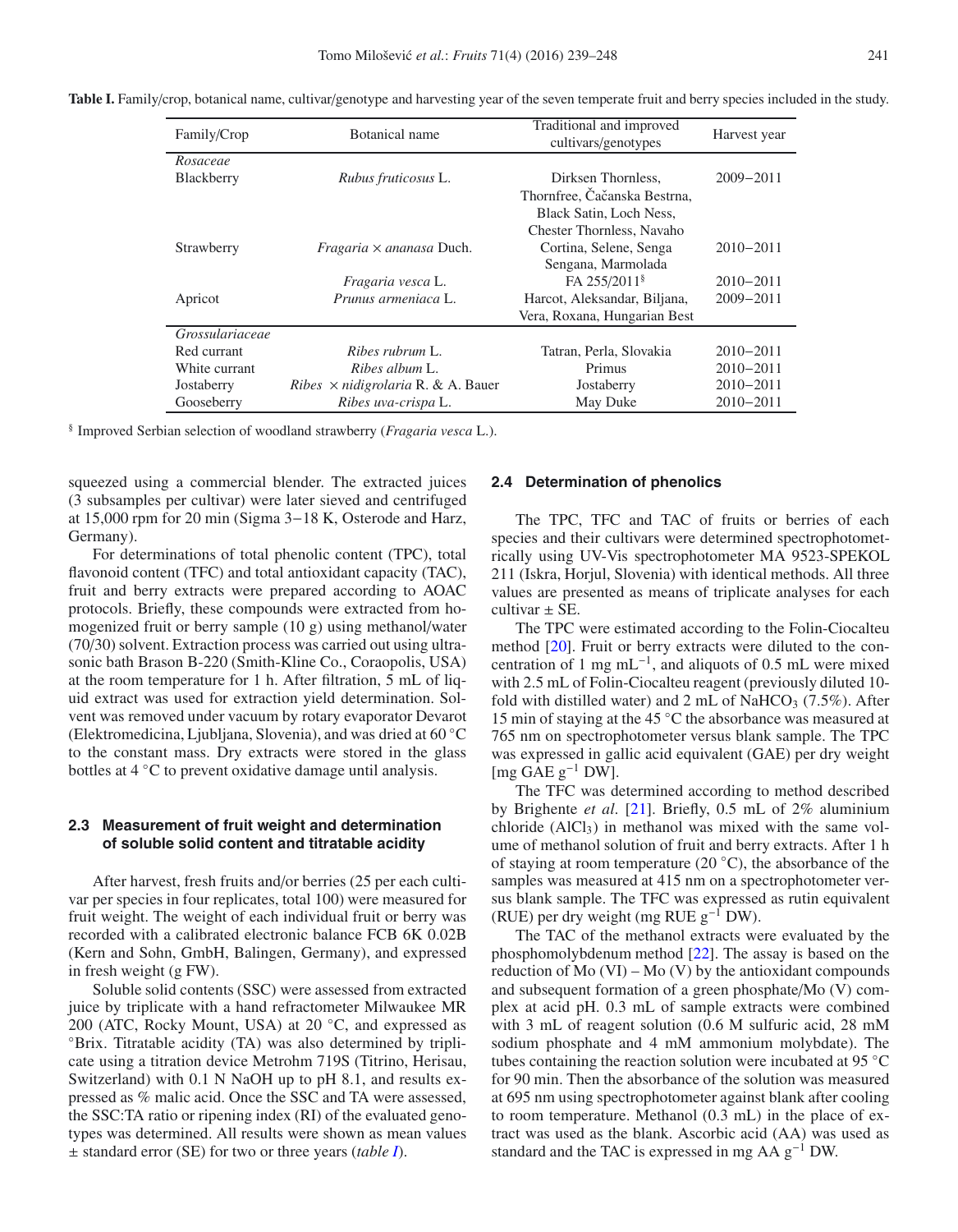| Fruit and/or          | Cultivar                 | Fruit or berry      | Soluble solid content | Titratable acidity | Ripening            |
|-----------------------|--------------------------|---------------------|-----------------------|--------------------|---------------------|
| berry crop            |                          | fresh weight (g FW) | $(^\circ$ Brix) (SSC) | $(TA)(\%)$         | index (RI)          |
| Blackberry            | <b>Dirksen Thornless</b> | $5.72 \pm 0.29$ c   | $8.28 \pm 0.25$ d     | $1.37 \pm 0.14$ d  | $6.18 \pm 0.38$ b   |
|                       | Thornfree                | $4.98\pm0.09$ d     | $8.18 \pm 0.08$ e     | $1.66 \pm 0.05$ b  | $4.94 \pm 0.13$ c   |
|                       | Čačanska Bestrna         | $7.59 \pm 0.01$ a   | $7.11 \pm 0.14$ f     | $1.76 \pm 0.10$ a  | $4.08 \pm 0.24$ c   |
|                       | <b>Black Satin</b>       | $6.84 \pm 0.08$ b   | $6.79 \pm 0.02$ g     | $1.49 \pm 0.07$ c  | $4.56 \pm 0.09$ c   |
|                       | <b>Loch Ness</b>         | $7.68 \pm 0.01$ a   | $9.30 \pm 0.01$ b     | $1.49 \pm 0.07$ c  | $6.25 \pm 0.07$ b   |
|                       | <b>Chester Thornless</b> | $5.71 \pm 0.10$ c   | $9.23 \pm 0.00$ c     | $1.35 \pm 0.09$ e  | $6.84 \pm 0.09$ b   |
|                       | Navaho                   | $5.64 \pm 0.06$ c   | $9.51 \pm 0.02$ a     | $1.20 \pm 0.15$ f  | $7.99 \pm 0.17$ a   |
| Average               |                          | $6.31 \pm 0.40 C$   | $8.34 \pm 0.41$ C     | $1.47 \pm 0.07$ A  | $5.83 \pm 0.52$ D   |
| Cultivated strawberry | Cortina                  | $17.02 \pm 1.13$ c  | $10.40 \pm 0.43$ ab   | $0.80 \pm 0.03$ b  | $13.06 \pm 0.57$ b  |
|                       | Selene                   | $21.11 \pm 1.19 b$  | $9.80 \pm 0.47$ b     | $0.92 \pm 0.02$ a  | $10.72 \pm 0.67$ c  |
|                       | Senga Sengana            | $10.46 \pm 1.07$ d  | $12.03 \pm 0.66$ a    | $0.74 \pm 0.01$ c  | $16.26 \pm 0.88$ a  |
|                       | Marmolada                | $27.03 \pm 1.57$ a  | $9.70 \pm 0.58$ b     | $0.61 \pm 0.01$ d  | $15.90 \pm 0.79$ ab |
| Woodland strawberry   | FA 255/2011              | $0.59 \pm 0.04$ e   | $10.25 \pm 0.51$ b    | $0.73 \pm 0.03$ c  | $14.04 \pm 0.65$ b  |
| Average               |                          | $15.24 \pm 4.55 B$  | $10.44 \pm 0.42 B$    | $0.76 \pm 0.05 C$  | $14.00 \pm 1.01 B$  |
| Red currant           | Tatran                   | $0.94 \pm 0.06$ c   | $8.50 \pm 0.22$ c     | $1.12 \pm 0.07$ e  | $7.59 \pm 0.34$ bc  |
|                       | Perla                    | $0.82 \pm 0.05$ d   | $8.35 \pm 0.26$ c     | $1.03 \pm 0.05$ f  | $8.11 \pm 0.38$ b   |
|                       | Slovakia                 | $0.51 \pm 0.04$ e   | $10.65 \pm 0.18$ b    | $1.33 \pm 0.09$ b  | $8.01 \pm 0.35$ b   |
| White currant         | Primus                   | $0.51 \pm 0.04$ e   | $10.65 \pm 0.24$ b    | $1.28 \pm 0.06$ c  | $11.10 \pm 0.44$ a  |
| Jostaberry            | Jostaberry               | $1.82 \pm 0.07$ b   | $13.10 \pm 0.27$ a    | $1.18 \pm 0.04$ d  | $11.21 \pm 0.49$ a  |
| Gooseberry            | May Duke                 | $2.83 \pm 0.10$ a   | $12.11 \pm 0.49$ ab   | $1.94 \pm 0.07$ a  | $6.24 \pm 0.61$ c   |
| Average               |                          | $1.24 \pm 0.37$ D   | $10.56 \pm 0.77 B$    | $1.31 \pm 0.13 B$  | $8.71 \pm 0.82$ C   |
| Apricot               | Harcot                   | $82.46 \pm 3.03$ b  | $12.05 \pm 0.97$ b    | $0.88 \pm 0.01$ b  | $13.69 \pm 0.03$ d  |
|                       | Aleksandar               | $74.02 \pm 2.87$ d  | $17.49 \pm 0.08$ a    | $0.61 \pm 0.04$ e  | $27.80 \pm 0.97$ b  |
|                       | Biljana                  | $71.20 \pm 2.01$ e  | $16.15 \pm 0.19$ a    | $0.71 \pm 0.05$ c  | $24.52 \pm 1.23$ c  |
|                       | Vera                     | $79.46 \pm 3.02$ c  | $16.16 \pm 0.20$ a    | $0.53 \pm 0.03$ f  | $31.57 \pm 1.57$ a  |
|                       | Roxana                   | $99.25 \pm 4.43$ a  | $12.92 \pm 0.19$ b    | $1.12 \pm 0.13$ a  | $11.73 \pm 1.00$ d  |
|                       | Hungarian Best           | $46.94 \pm 1.52$ f  | $16.91 \pm 1.01$ a    | $0.66 \pm 0.04$ d  | $25.62 \pm 1.01$ c  |
| Average               |                          | $75.55 \pm 6.99$ A  | $15.28 \pm 0.91$ A    | $0.75 \pm 0.09 C$  | $22.49 \pm 3.25$ A  |

<span id="page-3-0"></span>**Table II.** Fruit and/or berry fresh weight, soluble solids content, titratable acidity and ripening index of fruit and berry species and their cultivars (means  $\pm$  SE,  $n = 100$  for FW and  $n = 3$  for SSC, TA and RI, respectively).

The different small letter(s) in column indicate significant differences among means within each cultivar at  $P \leq 0.05$  by the LSD test. The different capital letter in column indicates significant differences among means within each species at  $P \leq 0.05$  by the LSD test.

The TPC, TFC and TAC values are expressed as means  $\pm$ SE of triplicate analyses per each species and cultivar for two or three seasons (*table [I](#page-2-0)*).

### **2.5 Statistical analysis**

Statistical analyses were performed using the Microsoft Excel software (Microsoft Corp., Roselle, IL, USA). All data were subjected to basic descriptive statistics, and then evaluated by an analysis of variance (ANOVA) for mean comparisons. Fisher's Least Significant Difference test (LSD) at  $P \leqslant 0.05$  was applied for mean values discrimination. Sources of variations were species and cultivars, due to year-by-year variations were not statistically significant.

## **3 Results and discussion**

## **3.1 Fruit or berry fresh weight**

As expected, fruit or berry weight significantly varied across and within species and cultivars (*table [II](#page-3-0)*). Of course, apricot had the highest fruit weight, followed by strawberry. Among species with berries, blackberry had significantly higher weight than species belonging to the *Grossulariaceae* family. Different studies reported that data on the colour, fruit or berry size and weight were not sufficient for consumers. Traditionally, large fruits or berries are preferred by consumers. For example, Hegedûs *et al.* [\[23\]](#page-8-21) reported that larger fruit is commonly preferred by consumers and apricot markets in recent years. Regarding strawberry, the most desirable are those cultivars that produce large, well-shaped fruit, with bright-red skin colour [\[24](#page-8-22)]. For blackberry, large berries are also preferred by consumers, but excessive berry weight (possibly > 15.0 g) is usually not desired for processed or fresh market use [\[5\]](#page-8-4). For other berry species, berry weight is in the range previously obtained [\[25\]](#page-8-23).

Data from *table [II](#page-3-0)* showed large variability among blackberries regarding berry weight. The largest berries had 'Loch Ness' and the lowest 'Thornfree'. These results were higher than those obtained by Eyduran *et al.* [\[26\]](#page-8-24) and lower than data found by Vrhovsek *et al.* [\[27\]](#page-8-25) for set of same cultivars. It seems that differences among same cultivars could be due to environmental conditions, growing season and cultural practices. Otherwise, the ideal berry weight for fresh market uses is 8−10 g FW [\[5\]](#page-8-4).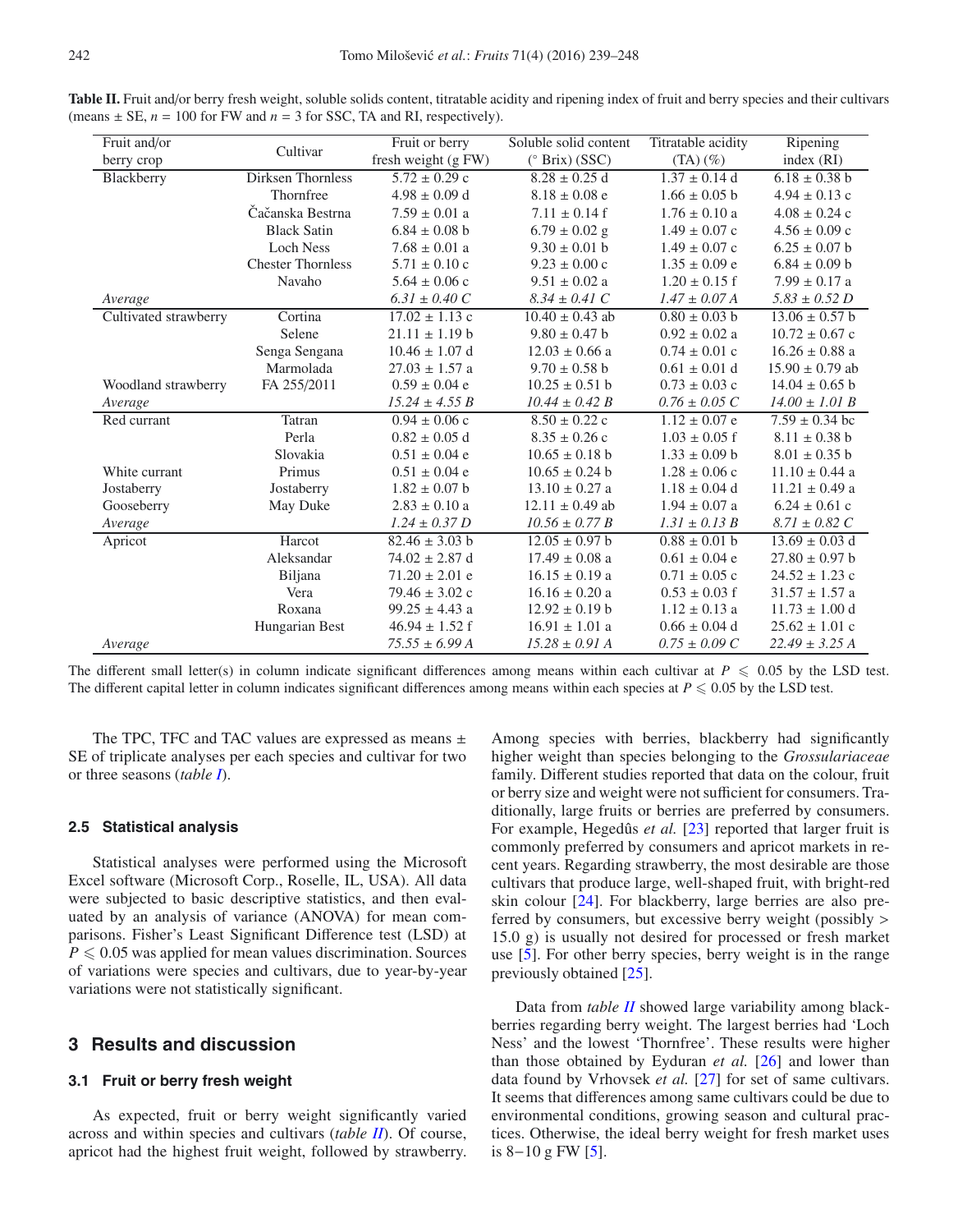Among strawberry cultivars, the highest fruit weight produced by 'Marmolada', followed by 'Selene', 'Cortina' and 'Senga Sengana' (*table [II](#page-3-0)*). These findings in the present study were agreed with those reported from literature. So, Radajewska  $[28]$  and Milivojević  $[29]$  $[29]$  revealed that 'Marmolada' was characterized by large fruits with the highest weight, whereas the smallest fruits were produced by 'Senga Sengana', which confirmed our data. Strong effect of genotype *per se* on this property was previously described [\[30\]](#page-9-1). As expected, fruit of *Fragaria vesca* L. (selection 'FA 255/2011') is the smallest than others [\[31](#page-9-2)].

For fruit crops belonging to the *Grossulariaceae* family, gooseberry cv. May Duke was found to be highest in berry weight, whereas the smallest berries was observed in red and white currants cvs. Slovakia and Primus, and with no significant difference between them (*table [II](#page-3-0)*). Cultivars of red currants, *i.e.* 'Tatran' and 'Perla' had the largest berries than white currant cv. Primus, which is in agreement with previous study on currant [\[32](#page-9-3)]. Similar tendencies among berry crops evaluated for this attribute was previously reported [\[25](#page-8-23)].

The apricot cultivars evaluated in this work significantly differed in fruit weight (*table [II](#page-3-0)*). The largest fruits exhibited by 'Roxana' and the lowest by 'Hungarian Best', which is similar with observations in our earlier study [\[19\]](#page-8-17). Other cultivars also had large fruits. Many authors worldwide reported high variability among apricots regarding this property. Thus, some authors reported ranges of fruit weight between 36.6 and 105.3 g FW [\[33](#page-9-4)] or between 22.9 and 77.5 g FW [\[23](#page-8-21)]. Our range of values is in agreement with these results.

#### **3.2 Soluble solids content and acidity level**

Significant differences were detected among fruit crops regarding content of soluble solids, acidity and their ratio (*table [II](#page-3-0)*). The highest SSC and SSC:TA ratio (RI) were observed in apricot, and the lowest in blackberry. Strawberries and berry crops belonging to *Grossulariaceae* had similar SSC. The highest TA level was observed in blackberry, whereas the lowest amounts detected in strawberry and apricot, and with no significant differences between them. These findings are in accordance with previous studies which included above enumerated species [\[2,](#page-8-1) [25,](#page-8-23) [33,](#page-9-4) [34](#page-9-5)]. In addition, there was a 1.8-, 2.0 fold difference between the highest and lowest SSC and TA respectively, *i.e.* between apricot and blackberry for SSC, and vice versa for TA.

Within species, significant differences were observed among cultivars for SSC, TA and ripening index units (*table [II](#page-3-0)*). For blackberry cultivars, the highest SSC was detected in 'Navaho', and the lowest in 'Black Satin'; the highest RI was also observed in 'Navaho', whereas 'Thornfree', 'Black Satin' and 'Čačanska Bestrna' had the lowest values with no significant differences among them. Large variability among cultivars regarding SSC has been previously observed [\[35](#page-9-6)]. Hence, Vrhovsek *et al.* [\[27\]](#page-8-25) reported that SSC were 9.3, 7.0, 7.5 and 10.6 ° Brix for 'Black Satin', 'Čačanska Bestrna', 'Chester Thornles' and 'Loch Ness', respectively, which confirmed our results in general. Pantelidis *et al.* [\[13](#page-8-12)] reported that SSC varied from 9.8 to 11.5%. In addition, Clark and Finn [\[5\]](#page-8-4)

recorded that SSC of at least 10% provides for a "sweet" eating experience for fresh blackberries. The SSC assessment is not only important for juice quality evaluation, but for determining also the suitability of cultivars for blackberry winemaking [\[36\]](#page-9-7). Titratable acidity also significantly varied among blackberry cultivars, being higher in 'Cačanska Bestrna', and lower in 'Navaho'. In general, our results are similar to those obtained by Vrhovsek *et al.* [\[27\]](#page-8-25) for set of same cultivars. Although one acid often dominates, many of the tree fruit and berry species investigated contain a mixture of various organic acids [\[15\]](#page-8-14). As known, consumers preferred blackberries with high RI values [\[37](#page-9-8)].

Regarding strawberry, 'Senga Sengana' cultivar contained the highest SSC, whereas the smallest was registered in woodland strawberry ('FA 255/2011'), 'Selene' and 'Marmolada' with no significant differences among them (*table [II](#page-3-0)*). Djilas *et al.* [\[38](#page-9-9)] also noticed that 'Marmolada' contained lower SSC than 'Clery'. According to data from literature, SSC contents also significantly differed among the strawberry cultivars, ranging from 11.9 to 18.0 ◦ Brix [\[16\]](#page-8-15), 5.01 to 7.81 ◦ Brix [\[30](#page-9-1)], 8.0 to 8.8 ◦ Brix [\[34](#page-9-5)], 7.25 to 9.05 ◦ Brix [\[38\]](#page-9-9), etc. Most of these interval ranges were lower than SSC values presented in our study, probably due to differences in environmental conditions, farming practices and cultivars evaluated. 'Selene' fruits were found to be richest in acidity content, whereas 'Marmolada' fruits contain the lowest. The quantity of malic acid determined by Skupien and Oszmiański  $[16]$  $[16]$  in fully ripe fruit of 'Senga Sengana' was similar to our results. In a study of Wang *et al.* [\[30\]](#page-9-1) and Djilas *et al.* [\[38](#page-9-9)] acidity content significantly differed between cultivars. These authors also reported that, beside others, strawberries with lower fruit weight and acidity, make it an ideal candidate for storage or transportation. Ripening index also significantly varied among cultivars, being higher in fruits of 'Senga Sengana' and lower in 'Selene'. Variability among cultivars has been previously reported by several authors [\[30,](#page-9-1) [34\]](#page-9-5).

In fruit crops belonged to *Grossulariaceae* family, the highest values of SSC and SSC:TA ratio were detected in jostaberries, whereas the highest acidity contain berries of gooseberry cv. May Duke. The lowest contents of soluble solids were observed in 'Tatran' and 'Perla', acidity in 'Perla', and SSC:TA ratio in 'May Duke' berries. In previous study on eleven red currant cultivars grown under Serbian conditions, SSC and TA ranged from 9.9 to 12.6% and 1.0 to 1.7%, respectively [\[39\]](#page-9-10). In this study 'Slovakia' contain highest SSC and moderate TA levels, which confirmed our results. Moreover, according to Pantelidis *et al.* [\[13](#page-8-12)], SSC in berries of four red currant cultivars varied between 7.4 and 10.7%, whereas two gooseberry cultivars contained 8.5% of SSC in average. Skrede *et al.* [\[2](#page-8-1)] reported that SSC and TA in berries of gooseberry ranged from 9.0 to 17.1 ◦ Brix and 1.74 to 3.49%, respectively, whereas in berries of red currants these values are between 8.7 and 15.5 ◦ Brix, and 1.75 and 3.17%, respectively. Generally, our results are in harmony with data of above authors. The highest value of SSC:TA ratio was detected in jostaberry due to its higher SSC and lower acidity, and the lowest in gooseberry cv. May Duke. From this point, it can be said that red currant, jostaberry and gooseberry juice SSC:TA ratio was basically conditioned by the species and also genotype factor.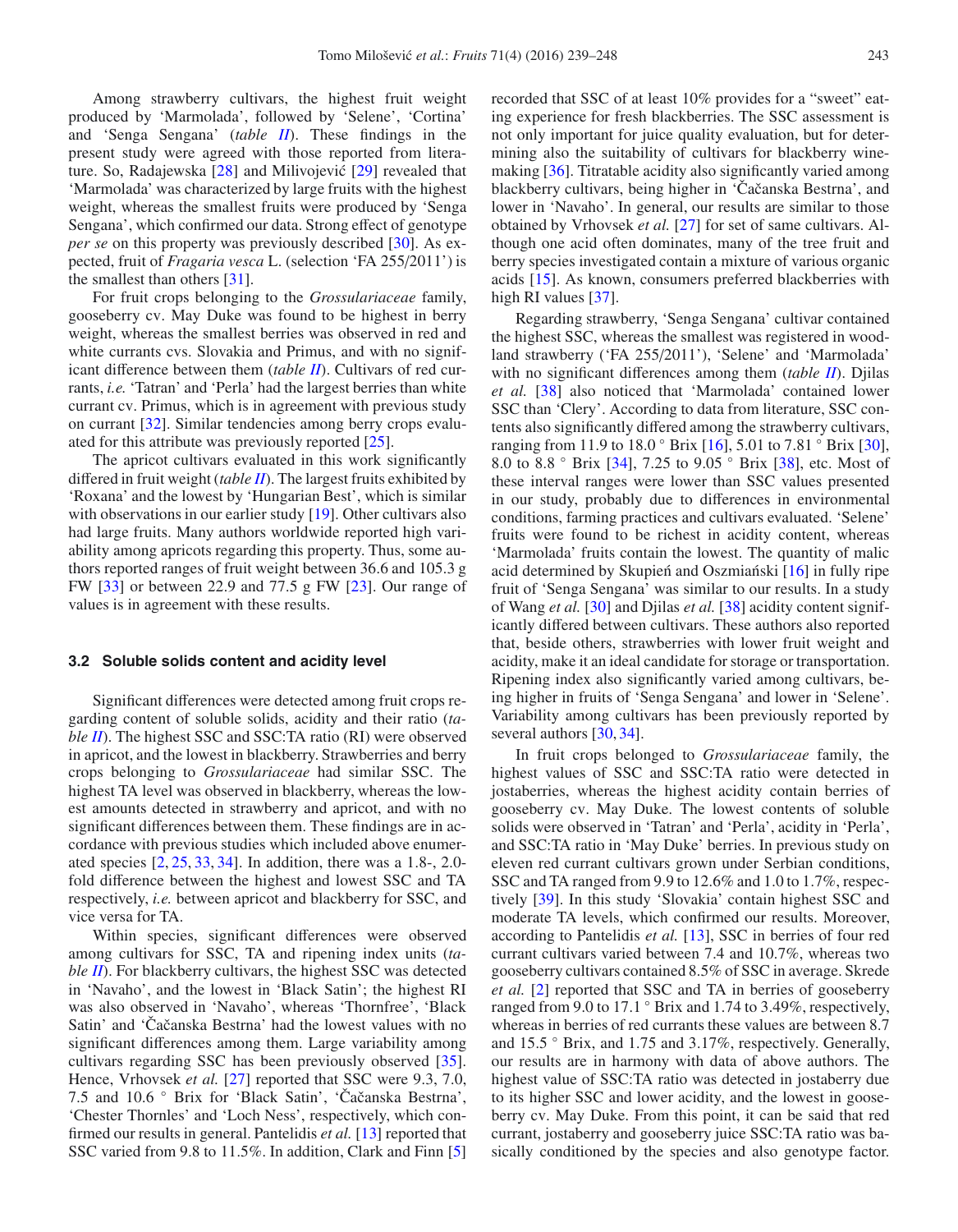| Fruit and/or          | Cultivar                 | Total phenolic content     | Total flavonoid content               | Total antioxidant capacity |
|-----------------------|--------------------------|----------------------------|---------------------------------------|----------------------------|
| berry crop            |                          | $(mg GAE g^{-1} DW)$       | $(mg \text{ RUE } g^{-1} \text{ DW})$ | $(mg AA g^{-1}DW)$         |
| Blackberry            | <b>Dirksen Thornless</b> | $69.46 \pm 1.65$ c         | $33.53 \pm 2.51$ e                    | $123.80 \pm 8.03$ e        |
|                       | Thornfree                | $63.61 \pm 2.16$ d         | $105.10 \pm 3.27$ a                   | $145.12 \pm 14.76$ c       |
|                       | Čačanska Bestrna         | $111.00 \pm 5.01$ b        | $54.63 \pm 3.07$ c                    | $231.03 \pm 7.51 b$        |
|                       | <b>Black Satin</b>       | $413.20 \pm 9.56$ a        | $97.71 \pm 1.99$ b                    | $312.72 \pm 3.04$ a        |
|                       | <b>Loch Ness</b>         | $45.39 \pm 2.52$ e         | $10.24 \pm 2.84$ f                    | $131.37 \pm 3.18$ d        |
|                       | <b>Chester Thornless</b> | $34.33 \pm 2.22$ f         | $51.98 \pm 3.55$ d                    | $65.56 \pm 2.67$ g         |
|                       | Navaho                   | $33.52 \pm 2.13$ f         | $7.69 \pm 1.36$ g                     | $111.06 \pm 4.31$ f        |
| Average               |                          | $110.07 \pm 51.51$ A       | $51.55 \pm 14.61$ A                   | $161.88 \pm 30.78$ A       |
| Cultivated strawberry | Cortina                  | $35.22 \pm 2.45$ d         | $7.21 \pm 2.04$ e                     | $51.37 \pm 0.18$ d         |
|                       | Selene                   | $323.20 \pm 9.56$ a        | $93.25 \pm 0.99$ a                    | $112.72 \pm 2.00$ b        |
|                       | Senga Sengana            | $59.46 \pm 1.33$ b         | $53.53 \pm 2.01$ b                    | $122.80 \pm 4.03$ a        |
|                       | Marmolada                | $47.98 \pm 2.11$ c         | $32.88 \pm 0.50$ c                    | $48.05 \pm 0.67$ e         |
| Woodland strawberry   | FA 255/2011              | $45.75 \pm 1.77$ c         | $12.10 \pm 3.00$ d                    | $87.12 \pm 7.76$ c         |
| Average               |                          | $102.32 \pm 55.26 B$       | $39.79 \pm 15.66$ C                   | $84.41 \pm 15.30 B$        |
| Red currant           | Tatran                   | $75.22 \pm 2.00$ a         | $9.27 \pm 0.04$ c                     | $71.37 \pm 0.09$ d         |
|                       | Perla                    | $77.20 \pm 0.56$ a         | $11.26 \pm 0.09$ c                    | $78.72 \pm 2.56$ b         |
|                       | Slovakia                 | $79.06 \pm 1.56$ a         | $23.53 \pm 0.01$ b                    | $81.80 \pm 0.03$ a         |
| White currant         | Primus                   | $55.75 \pm 1.00 \text{ b}$ | $32.10 \pm 3.56$ a                    | $77.12 \pm 7.76$ bc        |
| Jostaberry            | Jostaberry               | $53.98 \pm 2.00$ bc        | $22.00 \pm 1.50$ b                    | $72.05 \pm 0.01$ d         |
| Gooseberry            | May Duke                 | $48.07 \pm 0.07$ c         | $34.00 \pm 0.01$ a                    | $75.00 \pm 0.07$ c         |
| Average               |                          | $64.88 \pm 5.61$ C         | $22.03 \pm 4.18$ D                    | $76.01 \pm 1.64$ C         |
| Apricot               | Harcot                   | $23.78 \pm 0.72$ a         | $5.01 \pm 0.04$ f                     | $13.10 \pm 0.18$ d         |
|                       | Aleksandar               | $13.20 \pm 6.56$ b         | $97.71 \pm 1.99$ a                    | $12.72 \pm 0.04$ d         |
|                       | Biljana                  | $12.32 \pm 2.21$ bc        | $74.39 \pm 3.67$ b                    | $17.98 \pm 3.54$ c         |
|                       | Vera                     | $9.60 \pm 1.05$ c          | $43.53 \pm 0.67$ c                    | $23.00 \pm 0.03$ b         |
|                       | Roxana                   | $3.10 \pm 2.06$ d          | $10.10 \pm 0.89$ e                    | $45.02 \pm 4.06$ a         |
|                       | Hungarian Best           | $12.75 \pm 2.13$ bc        | $42.22 \pm 1.09$ d                    | $16.94 \pm 0.77$ c         |
| Average               |                          | $12.46 \pm 2.74$ D         | $45.49 \pm 14.68 B$                   | $21.46 \pm 4.95$ D         |

<span id="page-5-0"></span>**Table III.** Fruit weight, soluble solid content, titratable acidity and ripening index of evaluated fruit species and their cultivars (means  $\pm$  SE,  $n = 3$ ). DW: dry weight.

The different small letter(s) in column indicate significant differences among means within each cultivar at  $P \leq 0.05$  by the LSD test. The different capital letter in column indicates significant differences among means within each species at  $P \leq 0.05$  by the LSD test.

Since the some evaluated species and their cultivars showed relatively high SSC, they are suitable for both fresh market and juice processing, and all three red currant cultivars and 'May Duke' gooseberry only appropriate for the industry due to its high acidity. Also, the taste and flavour of fruit and/or berries clearly rely on the SSC:TA ratio [\[30](#page-9-1)]. Namely, low SSC (consisting mostly of sugars) with high acidity resulted in a tart berry, while low acidity and higher SSC resulted in a blend taste. In cases that both are low, the berries are tasteless.

Fruits of three new Serbian ('Aleksandar', 'Biljana', 'Vera') and old Hungarian ('Hungarian Best') apricot cultivars were found to be richest in SSC and had approximately 1.3- or 1.4-fold the amount of SSC as 'Harcot' and 'Roxana' in average (*table [II](#page-3-0)*). Differences among above four cultivars were not significant, and also between 'Harcot' and 'Roxana'. Likewise, previous studies reported variable ranges of SSC [\[18,](#page-8-27) [19](#page-8-17), [23](#page-8-21), [33](#page-9-4)]. Regarding acidity content, remarkable differences were found among cultivars, being the highest in 'Roxana', and the lowest in 'Vera'. Wide range of variability among cultivars and growing areas regarding acidity content were found in literature [\[23,](#page-8-21) [33](#page-9-4)], and in their study varied from 0.84 to 2.97% and from 0.91 to 4.39%, respectively. Also, RI values significantly differ. Fruit of 'Vera' had the highest SSC:TA ratio, whereas the lowest was detected

in 'Harcot' and 'Roxana'. Since higher SSC:TA ratios correlate well with higher eating quality, these cultivars present a choice of apricots with flavors from sour to sweet and offer the possibility to choose according to consumer and processing preferences [\[23\]](#page-8-21). Thus, in the case of some plum, peach, nectarine and apricot cultivars with TA > 0.90% and SSC < 12%, consumer acceptance was controlled by the interaction between TA and SSC rather than SSC alone [\[4\]](#page-8-3). However, these authors reported that the establishment of a minimum quality index based on SSC or SSC:TA must be evaluated for each stone fruit cultivar, and also for other fruit species and their cultivars. 'Aleksandar', 'Biljana', 'Vera' and 'Hungarian Best', well known for their good sensorial quality and taste, have been characterized by a balanced sugar/acid ratio as reported by Miloševic [unpublished data]. In consumer ac- ´ ceptance studies, these cultivars are often chosen as the most promising fruits.

#### **3.3 Phenolic content and antioxidant capacity**

The same types of secondary metabolites were identified in fruit and berries of all evaluated fruit species and their cultivars (*table [III](#page-5-0)*). According to the results, it has been already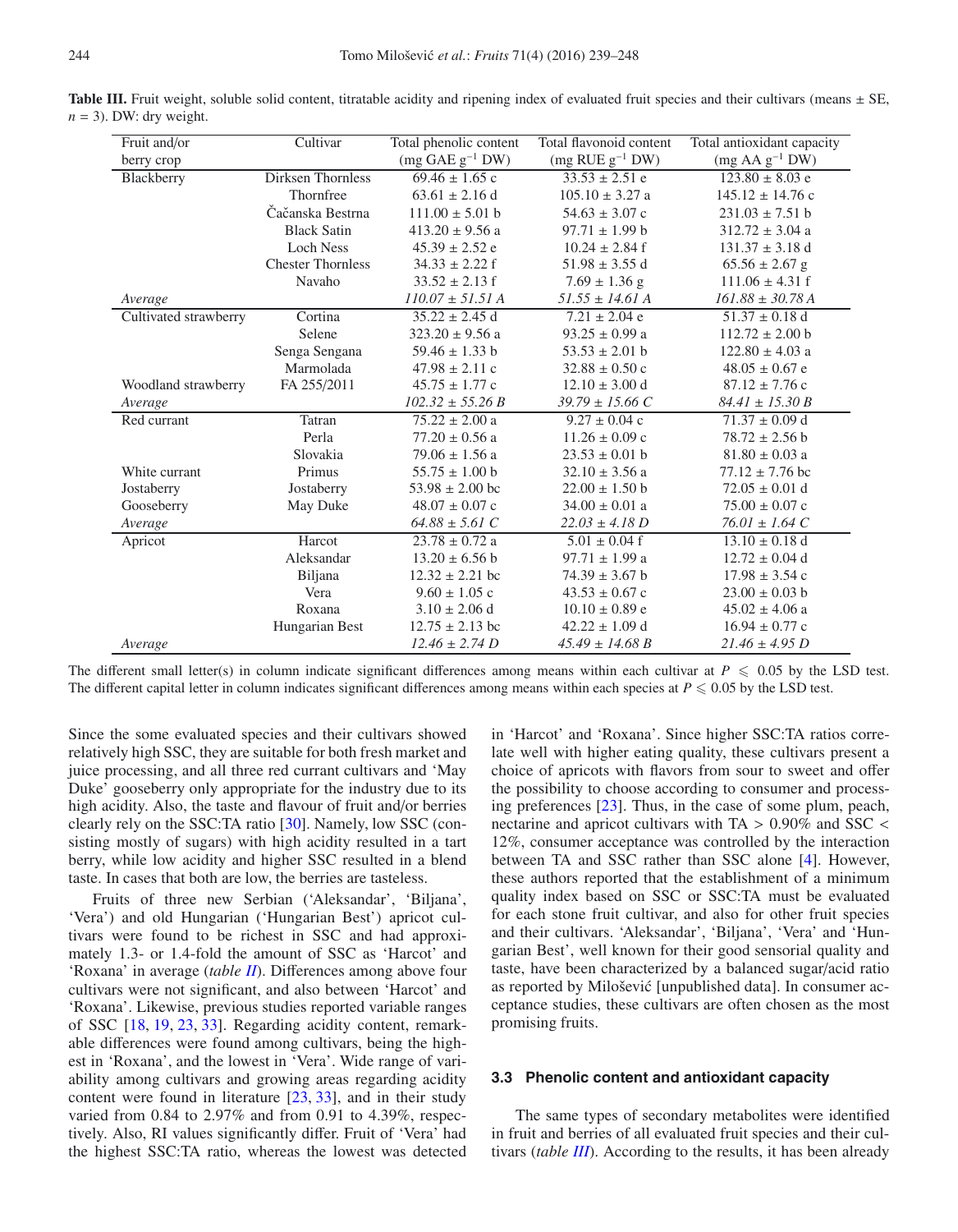demonstrated that a wide diversity of TPC and TFC levels and antioxidant capacities exist across and within family and/or species, and among cultivars at same species of evaluated plants.

Quantitatively, berries of blackberry contained the highest TPC and antioxidant capacity among the species, followed by strawberry and species belonging to *Grossulariaceae* family. The lowest contents of total phenolics and TAC were found for apricot, and there were 8.8- and 7.5-fold differences between the highest and the lowest TPC levels and TAC values between blackberry and apricot, respectively. Previous study on apricot indicated that origin play an important role in TPC levels [\[33](#page-9-4)]. Most of authors reported that berries of blackberry and fruits of strawberry are a good source of TPC and exhibit high antioxidant activity [\[3,](#page-8-2) [16,](#page-8-15) [30,](#page-9-1) [34,](#page-9-5) [40\]](#page-9-11), whereas red currants contained much lower amounts than that of above two species [\[13\]](#page-8-12). For example, Guerrero *et al.* [\[41\]](#page-9-12) noticed that woodland strawberry had higher TPC and antioxidant activity than cultivated strawberry. These findings and our results are in agreement. For gooseberry, our observations are similar to the data obtained by Skrede *et al.* [\[2\]](#page-8-1), and Pantelidis *et al.* [\[13](#page-8-12)], who all reported that berries of this species have higher levels of phenols than red currants. Although apricot contained lower amounts of total phenols than other species evaluated, interest of consumers on fruit health benefits due to its antioxidant profile has recently been raised [\[9](#page-8-8), [18](#page-8-27), [42\]](#page-9-13).

Similarly to TPC, blackberry contained significantly higher amount of total flavonoids than other species (*table [III](#page-5-0)*), which is in agreement with previous results [\[13\]](#page-8-12). Rich source of TFC in our study are fruits of apricot, followed by strawberry, whereas the lowest amount of this phytochemical was found in red and white currants, gooseberry and jostaberry, respectively. The content of total flavonoids was 2.3- and 2.1 fold higher in blackberry and apricot, respectively, than in species belonging to *Grossulariaceae* family. Similar tendencies for these species were previously reported [\[3,](#page-8-2) [42\]](#page-9-13). In addition, fruits of strawberry contained intermediate amounts of total flavonoids when compared with above enumerated species, although their fruits are important source of this substance [\[30,](#page-9-1) [34\]](#page-9-5). In the literature, there is a great divergence over flavonoids content in fruits and berries indicating a profound influence of cultivar factors, geographical and climate conditions, and analytical procedures employed [\[3,](#page-8-2) [14\]](#page-8-13). However, the growing sites for the fruit species and their cultivars were only a short distance apart and the differences in climate conditions between locations were considered to be minor. According to Remberg *et al.* [\[43\]](#page-9-14), weather conditions are well known to affect chemical composition of fruits and/or berries. The differences between the three harvesting years appeared to be small in the present study.

A significant difference was found in TPC, TFC and TAC among cultivars of the same species (*table [III](#page-5-0)*). These results could be explained by the high variability of substances with antioxidant characteristics present in the fruits and/or berries.

Regarding blackberries, 'Black Satin' has been shown to be impressive rich source of TPC with the highest antioxidant activity, whereas 'Thornfree' has the highest levels of flavonoids (*table [III](#page-5-0)*). Contrary, 'Chester Thornless' contained the lowest levels of TPC and TAC, and 'Navaho' also had

the lowest TPC and TFC values, which is agreed with previous results [\[44](#page-9-15)]. Strong impact of genotype *per se* on bioactive compounds in blackberries, and also high discrepancy among results for same or different cultivars were previously reported by other authors  $\lceil 3, 13, 35 \rceil$  $\lceil 3, 13, 35 \rceil$  $\lceil 3, 13, 35 \rceil$  as a results of many factors such as stage of maturity, farming practices, weather conditions, different extraction and laboratory methods employed, and tissue type (whole fruit *vs*. puree or juice extract) [\[44\]](#page-9-15).

In strawberries, the TPC, TFC and TAC of fruits differed strongly across genotypes (*table [III](#page-5-0)*), which is in agreement with previous study on same species [\[16](#page-8-15), [30](#page-9-1)]. The highest levels of TPC and TFC were found in 'Selene', and the lowest in 'Cortina'. There were 9.2- and 12.9-fold differences, respectively, between the highest and the lowest phenolics and flavonoids level, *i.e.* between 'Selene' and 'Cortina'. In a study of Skupień and Oszmiański [[16](#page-8-15)], 'Senga Sengana' fruits showed 2-3 times lower flavonoids content than other cultivars, which partially confirmed our results. In addition, Djilas *et al.* [\[38\]](#page-9-9) reported that 'Marmolada' contained higher levels of phenolics and flavonodis than 'Clery' grown under Serbian conditions. Interestingly, 'Senga Sengana' fruits showed very high antioxidant activity, whereas the lowest was found in 'Marmolada', and there was 2.5-fold difference between the highest and the lowest TAC level, *i.e.* between 'Senga Sengana' and 'Marmolada'. Great differences among cultivars regarding antioxidant activity were previously reported [\[34](#page-9-5), [40](#page-9-11)]. Furthermore, the our results are interesting because previous works do not indicate such relevant differences among cultivars and are even more remarkable if one considers that the strawberry plants in our study have all been grown in the same experimental field under the same environmental conditions and cultural practices.

In the present study all three red currant cultivars contained similar and significantly higher TPC levels than white currant cv. Primus and jostaberry (*table [III](#page-5-0)*); the lowest TPC value was observed in gooseberry cv. May Duke, which is in accordance with previous study on berries [\[2,](#page-8-1) [45](#page-9-16)]. It seems that all three red cultivars had similar phenolic profiles, because their origin is similar [\[32\]](#page-9-3). Pantelidis *et al.* [\[13](#page-8-12)] also reported that red currants are better source of phenol content than white currants cultivar, whereas, contrary to our results, red and yellow gooseberry cultivars in their study contained higher phenol levels when compared with red and white currants. The differences between our results and those of Pantelidis *et al.* [\[13\]](#page-8-12) could be explained by differences in the cultivars studied and in the differences of the environmental conditions and cultural practices applied, because the presence of phenolic metabolites in plants is greatly influenced by environmental conditions, and is also genetically controlled [\[46](#page-9-17)]. Moreover, Moyer *et al.* [\[25\]](#page-8-23) reported that gooseberry cv. Captivator had about 1.5 times lower content of total phenolics that six jostaberry genotypes, which confirmed our results. In addition, Wu *et al.* [\[45](#page-9-16)] concluded that six cultivars of gooseberry and red currant contained similar TPC levels.

Regarding TFC, the highest values were observed in gooseberry cv. May Duke and white currant cv. Primus, whereas the lowest levels were found in red currant berries cvs. Tatran and Perla, respectively. These findings are in a good harmony with results obtained by Pantelidis *et al.* [\[13\]](#page-8-12) who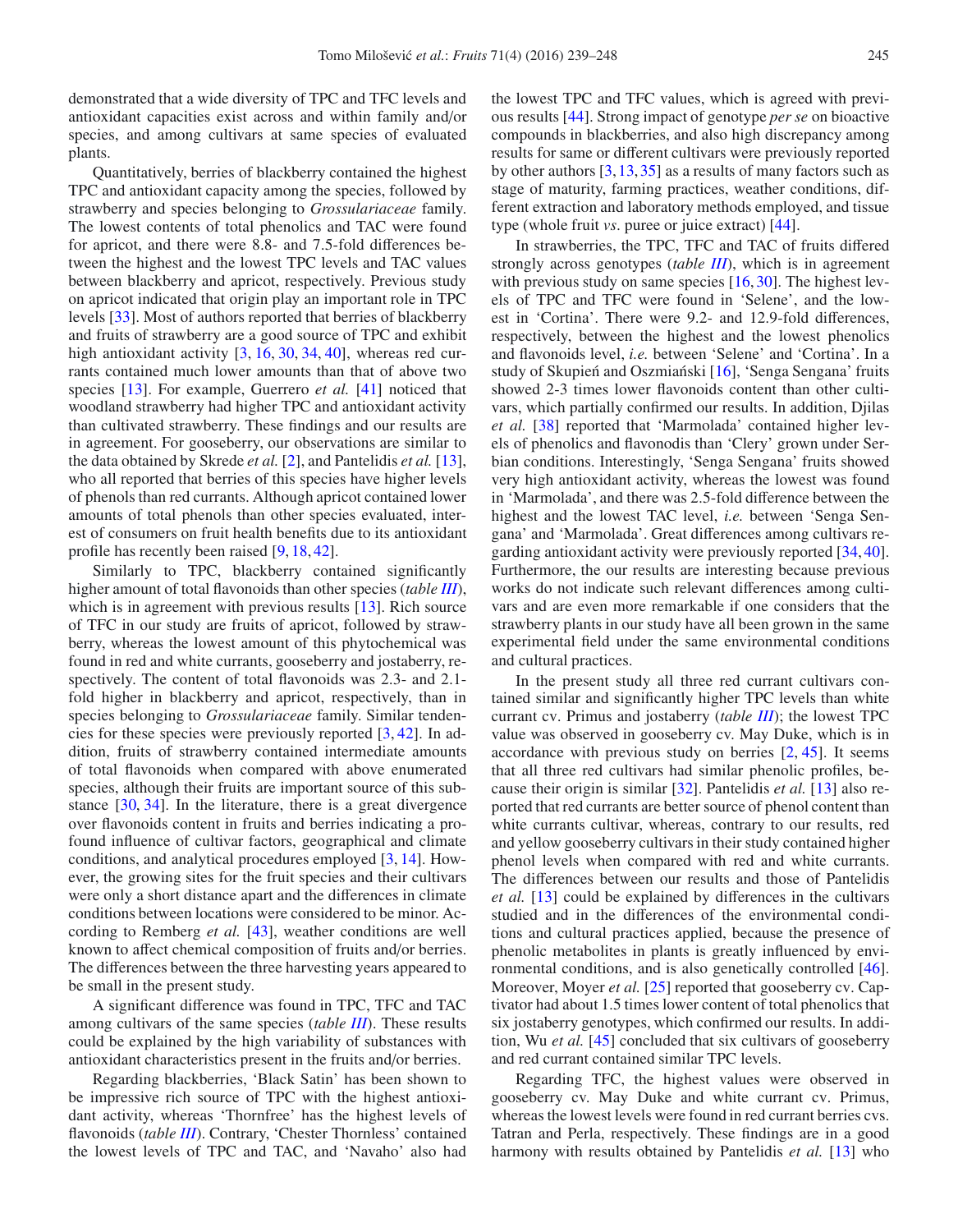| Variable   | FW | SSC.  | TA       | RI        | <b>TPC</b> | <b>TFC</b> | <b>TAC</b> |
|------------|----|-------|----------|-----------|------------|------------|------------|
| <b>FW</b>  |    | 0.699 | $-0.454$ | $0.828*$  | $-0.439$   | 0.496      | $-0.588$   |
| <b>SSC</b> |    |       | $-0.181$ | 0.694     | $-0.762*$  | 0.108      | $-0.824*$  |
| TA         |    |       |          | $-0.785*$ | 0.090      | 0.107      | 0.361      |
| <b>RI</b>  |    |       |          |           | $-0.527$   | 0.136      | $-0.716*$  |
| <b>TPC</b> |    |       |          |           |            | 0.333      | $0.753*$   |
| <b>TFC</b> |    |       |          |           |            |            | 0.207      |
| <b>TAC</b> |    |       |          |           |            |            |            |

<span id="page-7-0"></span>**Table IV.** Correlation matrix among the studied variables. FW: fruit fresh weight; SSC: soluble solid content; TA: titratable acidity; RI: ripening index; TPC: total phenolic content; TFC: total flavonoids content; TAC: total antioxidant capacity.

Asterisk indicate significant correlations among variables at  $P = 0.05$ .

reported that red currant cultivars contained smaller amounts of total phenolics when compared with other small fruits, whereas gooseberry contained higher levels than red currants. The highest antioxidant activity (TAC) within genotypes belonging to *Grosulariaceae* family was observed in red currant cv. Slovakia, and the lowest in jostaberry and red currant cv. Tatran. Moreover, Wu *et al.* [\[45\]](#page-9-16) reported that antioxidant power of berries of six gooseberry cultivars and one red currant was quite similar in average. Similar tendencies were observed by Pantelidis *et al.* [\[13\]](#page-8-12). The differences between our results and those of Wu *et al.* [\[45\]](#page-9-16) and Pantelidis *et al.* [\[13\]](#page-8-12) could be explained by differences in the cultivars used, environmental conditions and cultural practices. However, when comparing quality parameters between different studies it is crucial that differences in methodology are reduced to a minimum.

The great variability was found between apricot cultivars regarding TPC, TFC and TAC levels (*table [III](#page-5-0)*). The highest amount of total phenolics was detected in 'Harcot', and the lowest in 'Roxana'. Contrary, 'Harcot' contained significantly lower total flavonoids, whereas the highest levels of TFC observed in 'Aleksandar'. 'Harcot' and 'Aleksandar' exhibited the lowest antioxidant power, whereas the highest value observed in 'Roxana'. This is in accordance with the reports of Drogoudi *et al.* [\[33\]](#page-9-4), Kalyoncu *et al.* [\[9\]](#page-8-8), Schmitzer *et al.* [\[47](#page-9-18)], Hegedüs *et al.* [\[14\]](#page-8-13) and Leccese *et al.* [\[18](#page-8-27), [42\]](#page-9-13) who also reported a large variation of total phenolic and flavonoid content and antioxidant activity for apricot cultivars due to their geographical origin. Additionally, total phenolic content seems to be a good indicator of the antioxidant potential in fruit and authors report correlation between these parameters in different fruit species, including apricot [\[45,](#page-9-16) [47\]](#page-9-18).

#### **3.4 Correlations among variables**

Relationships among variables evaluated were presented in *table [IV](#page-7-0)*. The fruit weight positively correlated with RI, and negatively with antioxidant capacity, indicated that largest fruits and/or berries increased RI, and decreased antioxidant capacity. Thus, it seems that largest fruits or berries with high SSC:TA ratio level increase sugars content in general, and sweet eating experience [\[5\]](#page-8-4), but reduced antioxidant power. The correlations between fruit or berry weight and TPC or TFC were not significant. This is in accordance with results from other study [\[25](#page-8-23)]. For example, these authors reported that correlation between berry size and TPC in black currants was not found. As expected, SSC *vs.* TA negatively correlated, demonstrating the typical physico-chemical changes with acid converting to sugar in fruits or berries during ripening [\[45\]](#page-9-16), although relationship between these traits was not significant [\[48\]](#page-9-19). Also, a positive correlation was found for SSC and RI, but this relationship was not significant probably due to diverse of species involving in the present study [\[45](#page-9-16)].

The significant negative correlations were observed for SSC *vs.* TPC or TAC. These data revealed that fruits or berries which contained high sugar levels had low phenolic content and also small antioxidant activity [\[37](#page-9-8)]. As expected, TA negatively correlated with SSC:TA ratio, indicating a decrease in ripening index and sweetness in parallel to increase in acidity. In addition, a weak positive correlations was found between TA and TPC, TFC or TAC, although the content of organic and phenolic acids in berries is responsible for the titratable acidity and is commonly measured as an overall index of fruit quality [\[17\]](#page-8-16). Similarly to relation of SSC *vs.* TAC, the correlation between RI and antioxidant activity was significant and negative.

The TPC significantly correlated with TAC, while not correlated with TFC, suggesting that phenols have a more significant contribution to the total antioxidant capacity in apricots [\[33\]](#page-9-4) and in berries [\[45](#page-9-16)]. According to data from relevant literature, levels of total flavonol and total phenolic content also did not correlate, which is not surprising considering that total flavonols accounted for only 2.4−4.0% of the total soluble phenolics in the blackberries [\[49](#page-9-20)]. The strong correlation between TPC and TAC confirmed that phenolic compounds are the major sources of antioxidants in the most of fruit and berry species [\[23,](#page-8-21) [25,](#page-8-23) [30,](#page-9-1) [41,](#page-9-12) [47\]](#page-9-18). These correlations may reveal a protective effect of pigments not only for human health [\[50\]](#page-9-21) but also for plant protection against bioagressors, excessive light and also have an important role in attracting pollinating in-sects [\[51](#page-9-22)] or during storage [\[52\]](#page-9-23) shall be highlighted as well. However, it is important to remember that these correlations were obtained within a diverse group of fruit and berry species. One should be cautious in attempting to extend the conclusion to identical groups of samples, *i.e.* species [\[45](#page-9-16)].

# **4 Conclusion**

The wide variation in the fruit and/or berry size and contents of primary and secondary metabolites among different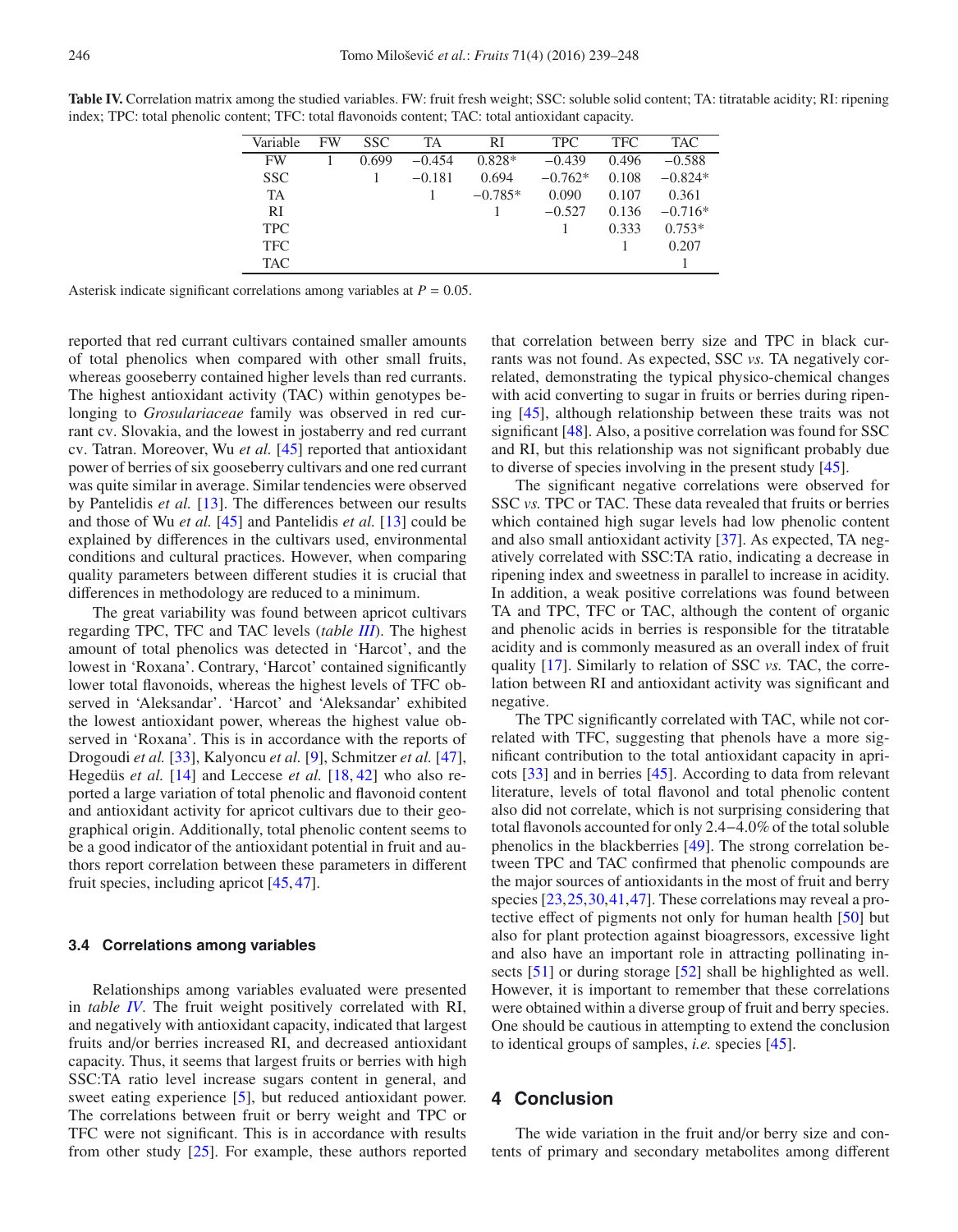species and their cultivars were found. Among species, apricots had the highest soluble solids content and ripening index value, whereas blackberries had the highest acidity, total phenolic and total flavonoid contents with the highest antioxidant power. Beside species, the cultivar *per se* also behaved as the most influencing factor determining fruit and/or berry size and chemical composition, *i.e.* antioxidant activity. Generally, traditional genotypes such as 'Black Satin' and 'Thornfree' (blackberry), 'Selene' and 'Senga Sengana' (strawberry), 'Slovakia' (red currant), 'May Duke' (gooseberry), and 'Harcot', 'Aleksandar' and 'Roxana' (apricot) can be highlighted due to their higher contents of bioactive compounds. A strong correlations among some variables were found, suggested that pigment-rich fruits or berries have better antioxidant activity. Finally, fruits or berries evaluated showed desirable characteristics for the fresh consumption, while the some of them may be recommended as excellent raw material for the food industry. Also, the combined physical and chemical features can be proposed as good tools for breeders worldwide to improve traditional and select new genotypes, especially with dark colored and larger fruits and/or berries.

*Acknowledgements.* This work is part of the 31064 Project financially supported by the Ministry of Education, Science and Technological Development of the Republic of Serbia.

## <span id="page-8-0"></span>**References**

- [1] Kramer A., Twigg B.A., Fundamentals of quality control for the food industry, Avi Publishing, Westport, CT, 1966.
- <span id="page-8-1"></span>[2] Skrede G., Martinsen B.K., Wold A.B., Birkeland S.E., Aaby, K., Variation in quality parameters between and within 14 Nordic tree fruit and berry species, Acta Agric. Scand. Sec. B − Soil Plant Sci. 62 (2011) 193−208.
- <span id="page-8-2"></span>[3] Ochmian I., Oszmiański J., Skupień K., Chemical composition, phenolics, and firmness of small black fruits, J. Appl. Bot. Food Qual. 83 (2009) 64−69.
- <span id="page-8-3"></span>[4] Crisosto C.H., Garner D., Crisosto G.M., Bowerman E., Increasing 'Blackamber' plum (*Prunus salicina* Lindley) consumer acceptance, Postharvest Biol. Technol. 34 (2004) 237−244.
- <span id="page-8-4"></span>[5] Clark J.R., Finn C.E., Blackberry breeding and genetics, Fruit Veget. Cereal Sci. Biotech. 5 (2011) 27−43.
- <span id="page-8-5"></span>[6] Gansch H., Weber C.A., Lee C.Y., Antioxidant capacity and phenolic phytochemicals in black raspberries, New York Fruit Quart. 17 (2009) 20−23.
- <span id="page-8-6"></span>[7] Pío-León J.F., Díaz-Camacho S.P., Montes-Avila J., López-Angulo G., Delgado-Vargas F., Nutritional and nutraceutical characteristics of white and red *Pithecellobium dulce* (Roxb.) Benth fruits, Fruits 68 (2013) 397−408.
- <span id="page-8-7"></span>[8] Liu R.H., Health benefits of fruit and vegetables are from additive and synergistic combinations of phytochemicals, Am. J. Clin. Nutr. 78 (2003) 517S−520S.
- <span id="page-8-8"></span>[9] Kalyoncu I.H., Akbulut M., Çoklar H., Antioxidant capacity, total phenolics and some chemical properties of semi-matured apricot cultivars grown in Malatya, Turkey, World Appl. Sci. J. 6 (2009) 519−523.
- <span id="page-8-9"></span>[10] Holman P.C.H., Katan M.B., Dietary flavonoids: intake, health effects and bioavailability, Food Chem. Toxicol. 37 (1999) 937−942.
- <span id="page-8-10"></span>[11] Halliwell B., The antioxidant paradox, Lancet 355 (2000) 1179−1180.
- <span id="page-8-11"></span>[12] Chun O.K., Kim D.O., Smith N., Schroeder D., Han J.T., Lee C.Y., Daily consumption of phenolics and total antioxidant capacity from fruit and vegetables in the American diet, J. Sci. Food Agric. 85 (2005) 1715−1724.
- <span id="page-8-12"></span>[13] Pantelidis G.E., Vasilakakis M., Manganaris G.A., Diamantidis G.R., Antioxidant capacity, phenol, anthocyanin and ascorbic acid contents in raspberries, blackberries, red currants, gooseberries and Cornelian cherries, Food Chem. 102 (2007) 777−783.
- <span id="page-8-13"></span>[14] Hegedüs A., Pfeiffer P., Papp N., Abrankó L., Blázovics A., Pedryc A, Stefanovits-Bányai E., Accumulation of antioxidants in apricot fruit through ripening: Characterization of a genotype with enhanced functional properties, Biol. Res. 44 (2011) 339−344.
- <span id="page-8-14"></span>[15] Viljakainen S., Visti A., Laakso S., Concentration of organic acids and soluble sugars in juices from Nordic berries, Acta Agric. Scand. Sec. B − Soil Plant Sci. 52 (2002) 101−109.
- <span id="page-8-15"></span>[16] Skupień K., Oszmiański J., Comparison of six cultivars of strawberries (*Fragaria* × *ananassa* Duch.) grown in northwest Poland, Eur. Food Res. Technol. 219 (2004), 66−70.
- <span id="page-8-16"></span>[17] Talcott S.T., Chemical components of berry fruits, in: Zhao Y. (Ed.), Fruit, Value-Added Products for Health Promotion, CRC, Taylor and Francis Group, USA, 2007.
- <span id="page-8-27"></span>[18] Leccese A., Bureau S., Reich M., Renard M.G.C.C., Audergon J.M., Mennone C., Bartolini S., Viti R., Pomological and nutraceutical properties in apricot fruit: Cultivation systems and cold storage fruit management, Plant Foods Hum. Nutr. 65 (2010) 112−120.
- <span id="page-8-17"></span>[19] Milošević T., Milošević N., Glišić I., Tree growth, yield, fruit quality attributes and leaf nutrient content of 'Roxana' apricot as influenced by natural zeolite, organic and inorganic fertilizers, Sci. Hortic. 156 (2013) 131−139.
- <span id="page-8-18"></span>[20] Gutfinger T., Polyphenols in olive oils, J. Am. Oil Chem. Soc. 58 (1981) 966−968.
- <span id="page-8-19"></span>[21] Brighente I.M.C., Dias M., Verdi L.G., Pizzolatti M.G., Antioxidant activity and total phenolic content of some Brazilian species, Pharm. Biol. 45 (2007) 156−161.
- <span id="page-8-20"></span>[22] Prieto P., Pineda M., Aguilar M., Spectrophotometric quantification of antioxidant capacity through the formation of a phosphomolybdenum complex: Specific application of vitamin E, Anal. Biochem. 269 (1999) 337−341.
- <span id="page-8-21"></span>[23] Hegedüs A., Engel R., Abrankó L., Balogh E., Blázkovics A., Hermán R., Halász J., Ercisli S., Pedryc A, Stefanovits-Bányai E., Antioxidant and antiradical capacities in apricot (*Prunus armeniaca* L.) fruits: variations from genotypes, years, and analytical methods, J. Food Sci. 75 (2010) 722−730.
- <span id="page-8-22"></span>[24] Roudeillac P., Trajkovski K., Breeding for fruit quality and nutrition in strawberries, Acta Hortic. 649 (2004) 55−60.
- <span id="page-8-23"></span>[25] Moyer R.A., Hummer K.E., Finn C.E., Frei B., Wrolstad R.E., Anthocyanins, phenolics, and antioxidant capacity in diverse small fruits: *Vaccinium*, *Rubus*, and *Ribes*, J. Agric. Food Chem. 50 (2002) 519−525.
- <span id="page-8-24"></span>[26] Eyduran S.P., Eyduran E., Agaoglu Y.S., Estimation of fruit weight by cane traits for eight American blackberries (*Rubus fructicosus* L.) cultivars, J. Biotech. 7 (2008) 3031−3038.
- <span id="page-8-25"></span>[27] Vrhovsek U., Giongo L., Mattivi F., Viola R., A survey of ellagitannin content in raspberry and blackberry cultivars grown in Trentino (Italy), Eur. Food Res. Technol. 226 (2008) 817−824.
- <span id="page-8-26"></span>[28] Radajewska B., Some biological characteristics and productive value of nine strawberry cultivars, Folia Hortic. 12 (2000) 13−28.